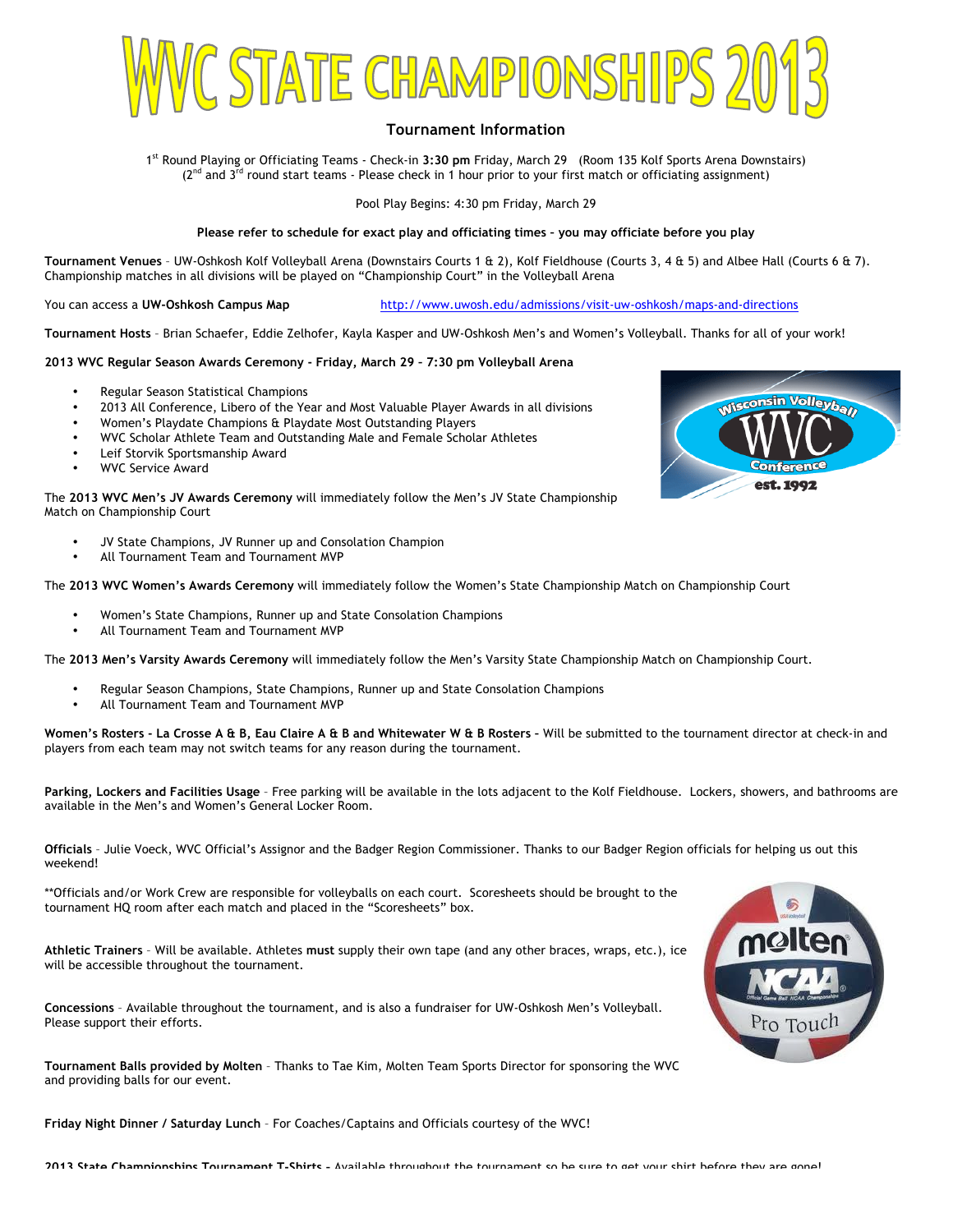**A Special Thank You to…**

**Jen Armson-Dyer** and **Colleen Houk** for their registration work this year - thanks!

**Scott Spiess** - WVC Advisory Committee and Alumni Coordinator for keeping everyone in the loop with another year of the WVC Vibe newsletter. Awesome work!

**Eddie Zelhofer** - WVC Advisory Committee member and webmaster, for helping teams with their websites and for maintaining our results, standings and our wonderful website. Awesome work!



**Jon Weir** - WVC Advisory Committee member, videographer and Hall of Fame Director. Jon designed this year's program cover and posters and will be overseeing the Hall of Fame selection process in the future. Thanks Jon!

**Brian "Lumpy" Schaefer** - WVC Advisory Committee member, statistics compiler and JV Division Commissioner. Great job as always!

**Julie Voeck** - WVC Advisory Committee member and WVC Official's Assignor. Julie assigns all officials for all WVC Matches and playdates and we sincerely appreciate the work you do for our teams!

**Annie Koberstein** - WVC Women's Division Tournament Director and Advisory Committee member. Annie served as the on-site director for the women's playdate tournaments this year and was invaluable in this role. Thanks for all of your hard work this year!

**Chad Schreiber** - WVC Program Mentor and Advisory Committee member. Chad served as a mentor to our new programs, and to our new program leaders, and his experience and willingness to help was beneficial to our teams this year. Thanks Chad!

**The Fourth Annual NCVF Collegiate Club Volleyball Championships** – April 4-6 @ Dallas Convention Center, Dallas, TX. Good Luck to the following WVC Teams, and to UW-La Crosse and UW-Oshkosh 2 as they attempt to defend their 2012 National Titles!

**UW-Stevens Point**

*Men's Division I Men's Division II Men's Division III Women's Division I, IAA & IAAA* **LACKER COMPOON CONTENT Marquette UW-Platteville UW-Oshkosh 2 UW-Oshkosh UW-Platteville UW-Oshkosh UW-Stout UW-Stevens Point UW-Stout UW-Whitewater UW-Whitewater** 

**Check the following link for championship match webcast information -** http://www.ncvfvolleyball.org/Pages/nationals.aspx